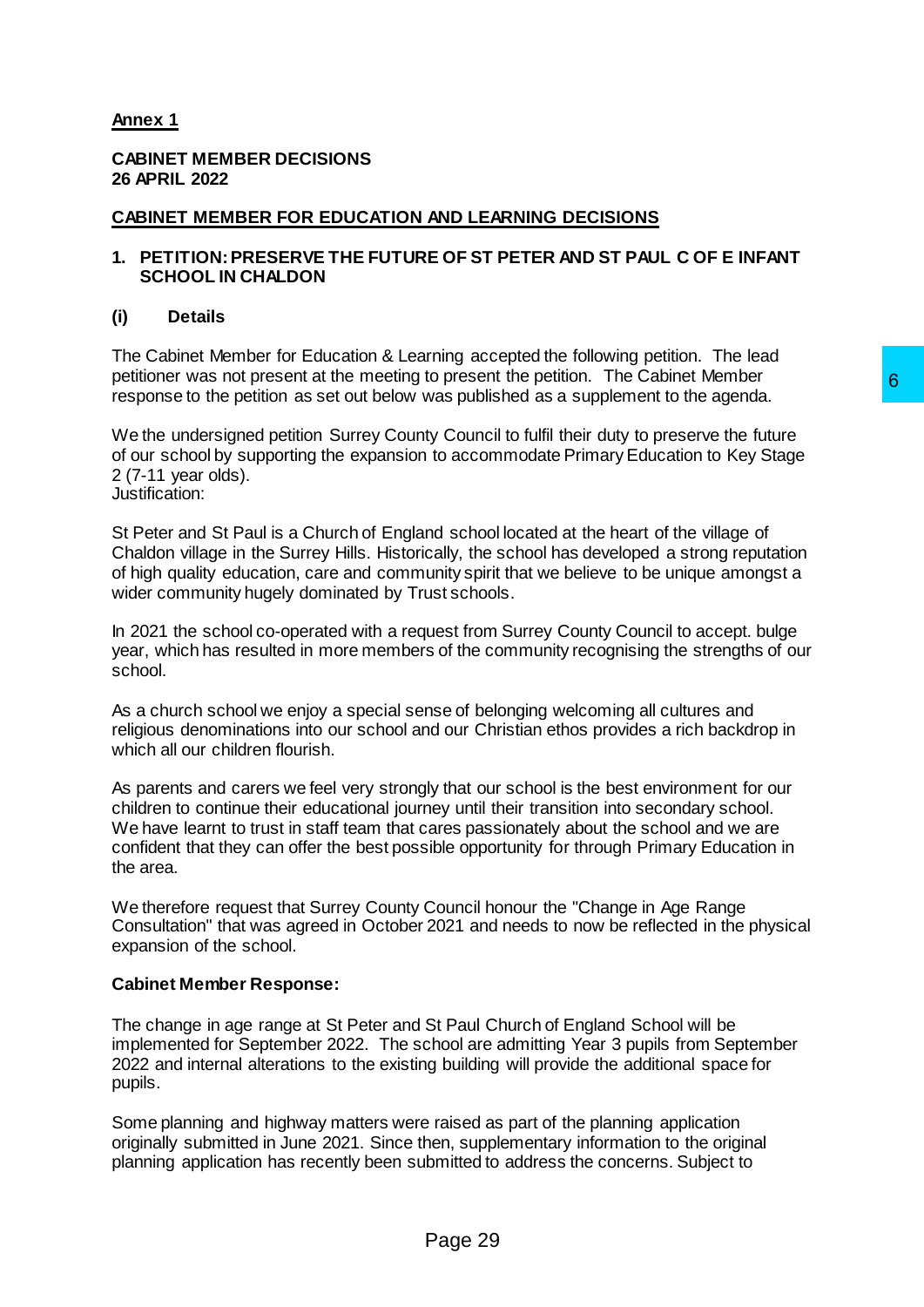planning permission being granted the physical expansion of the school will take place with a target date for completion of September 2023.

### **2. PROPOSAL TO EXPAND MANOR MEAD SCHOOL & CHANGE SCHOOL DESIGNATION FROM A SINGLE DESIGNATION OF SEVERE LEARNING DIFFICULTIES (SLD) TO A DUAL DESIGNATION OF SEVERE LEARNING DIFFICULTIES (SLD) AND AUTISTIC SPECTRUM DISORDER (ASD)**

## **(i) Details of Decision:**

The Cabinet Member for Education and Learning determined the statutory notices thereby bringing into effect the formal commencement of the proposal to:

- 1. Expand Manor Mead School onto a satellite site at Church Road, Virginia Water, increasing the number of places from 83 to 143.
- 2. Change school designation from a single designation of Severe Learning Difficulties (SLD) to a dual designation of Severe Learning Difficulties (SLD) and Autistic Spectrum Disorder (ASD).

This was approved without modification.

## **ii) Reason for decision:**

The proposed permanent expansion of Manor Mead School supports Surrey's ambition to ensure sufficient maintained special school placement availability for primary age autistic pupils and those with communication and Interaction needs and severe learning difficulties.

The Cabinet Member for Education and Learning's approvals and recommendations completes the statutory process in accordance with the DfE guidance "Making significant changes ('Prescribed Alterations') to Maintained Schools". **6**<br>
In Expand Manor Mead School onto a satellite<br>
increasing the number of places from 83<br>
2. Change school designation from a single de<br>
(SLD) to a dual designation of Severe Le<br>
Spectrum Disorder (ASD).<br>
This was approv

*(Cabinet Member for Education & Learning – 26 April 2022)*

## **LEADER DECISIONS**

## **3. PETITION:BRING SURREY CHOICES BACK INTO SURREY COUNTY COUNCIL**

## **i) Details of petition:**

The Leader considered a petition from Unison requesting that Surrey Choices be brought back in house. The full petition text and formal response were published as a supplement to the agenda.

Mr Barney Wakefield presented the petition and stated his case and asked several questions:-

- 1. Why were terms and conditions not the same as the Council's?
- 2. Was it considered that the consultation was adequate for the closure of hubs?
- 3. Was it fair to expect Surrey Choices to be a first class provider when the council were implementing a £3m budget cut?
- 4. Should the Council take a more active role in Surrey Choices?
- 5. What action is the Council taking to lobby central government about social care funding?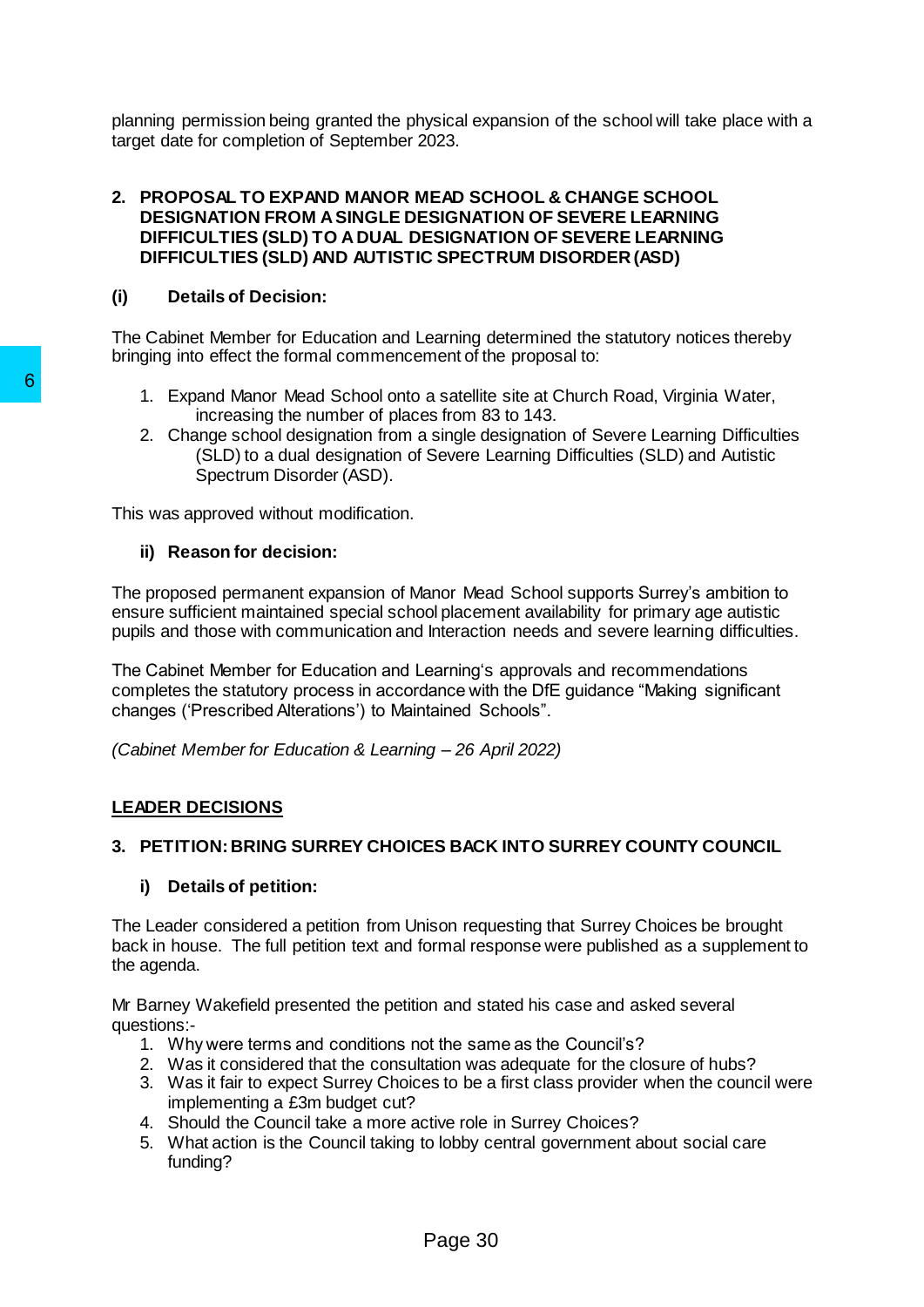The Leader stated that there was a mixed picture over the last five years regarding performance of Surrey Choices. There had been a change in the business model which had not happened at the speed one would have wanted and this was consulted on at the time. The reduction in funding was to match the change in the model, which saw a shift to providing care in the community, a large reduction in overheads rather than the money spent on front line delivery services. There was a broader issue around recruitment and retention for the Council and work was ongoing to look at allowances and this would be discussed with Unions and partners on how this could be collectively progressed. Surrey Choices as an arm's length organisation had its own business model and set their own terms and conditions but maybe there needed to be a conversation including the Legal Team about whether an arm's length organisation was the correct way to go.

The Leader also explained that the council were working very hard explaining to government the impact of changes to social care funding. With regard to council taking an active role in Surrey Choices he explained that the Cabinet Member was Chair of Surrey Choices until recently and he would routinely meet with Surrey Choices every six months.

The Leader, in listening to officers advice, was encouraged that things were improving. The focus needed to be on individuals and the team being rewarded for their role.

### **Decision:**

The published response to the petition still stood but the Leader suggested that there be a further review of the current structure within the next few months.

*(Decision taken by the Leader of the Council – 26 April 2022)*

## **CABINET MEMBER FOR PROPERTY AND WASTE DECISIONS**

## **4. PUBLIC QUESTIONS**

## **i) Details of decision**

There were very many questions submitted in relation to the Priory School petition and under Standing Order 86 the first six questions submitted were taken at the meeting. These questions and the responses to them were published as a supplement to the agenda. Other questions submitted would receive a written response. ng. with regard to councit taking an active role of<br>inet Member was Chair of Surrey Choices until<br>Surrey Choices every six months.<br>Surrey Choices every six months.<br>Was encouraged that things were improving. The<br>team being

### **5. PETITION:RECONSIDER THE DECISION TO RELOCATE PRIORY SCHOOL, REIGATE TO WOODHATCH PLACE**

#### **i) Details of petition**

The Cabinet Member for Property & Waste considered a petition requesting the council reconsider its decision to move Priory School to Woodhatch Place. The full petition text and formal response were published as a supplement to the agenda.

Dr Sophia Mitchell presented the petition and highlighted three main concerns:

- 6. The detrimental impact of travelling on a dangerous A road and the resultant air pollution on both pupils and residents
- 7. Other detrimental impacts on residents around Woodhatch including parking, congestion, pollution and decreased economic productivity
- 8. The effect of increased carbon emissions that goes against council policy.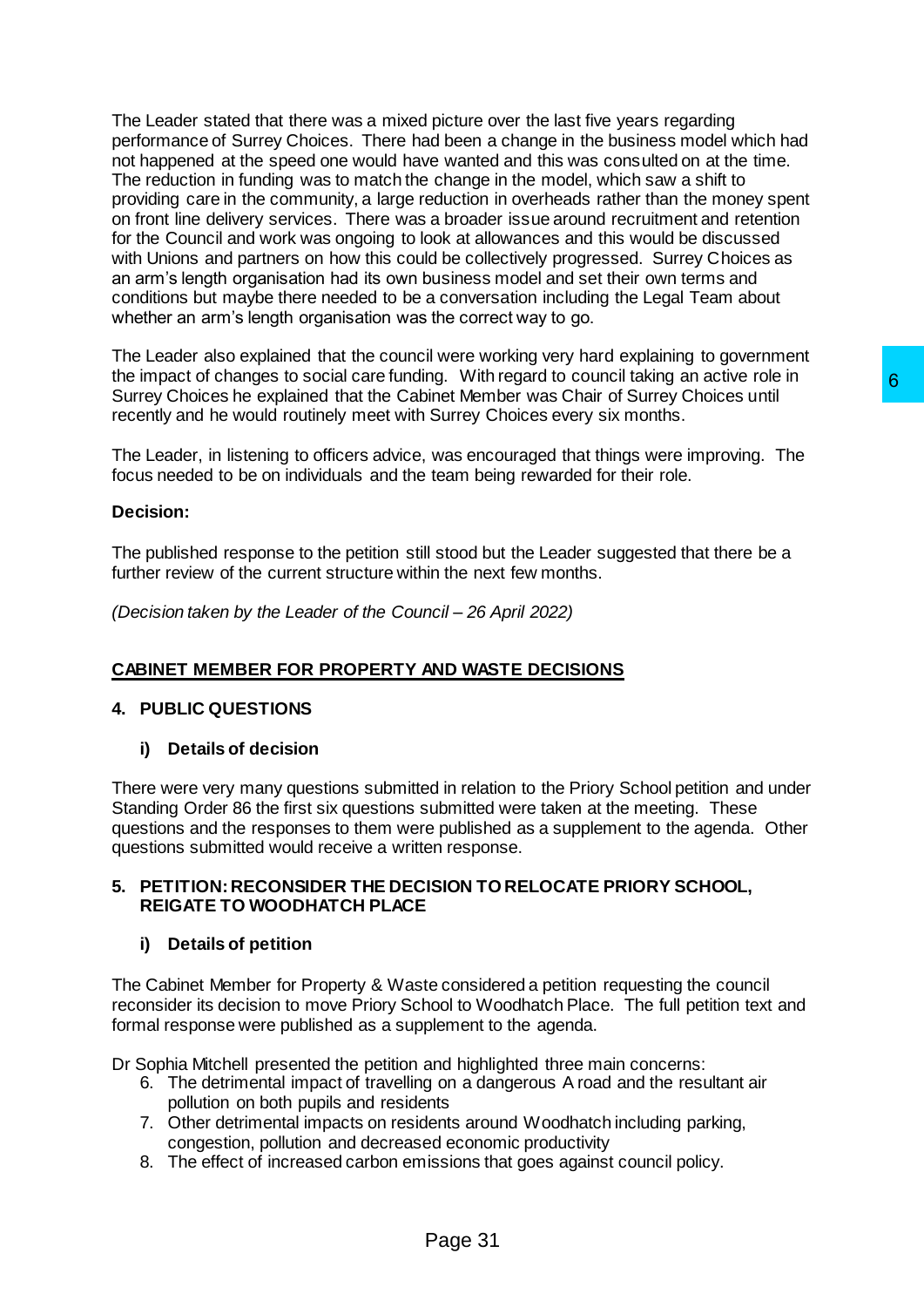She went on to speak about the current site of the school and stated that she wanted to work constructively with the council to keep the school on its present site.

Catherine Baart spoke as the divisional Member and raised several issues that had not already been raised. She stated the impact on daily lives of the community around the site that this decision would bring and asked for more transparency on the reasons for moving the school to this site, specifically:-

- 1. Why were the site appraisals not available to the public now and why did they have to wait until the planning committee? This gave the impression that the council were withholding information.
- 2. Although the site appraisal had already been done the council were still collecting data around traffic etcetera and asked how this further information collected would be fed into the site appraisal?
- 3. The Angel junction did not have a pedestrian crossing and would be some years before it did have one so therefore had the extra funding needed for infrastructure to be put in place for this move been taken into account?
- 4. Had there been serious discussions with the DfE about extending Holmesdale School and the two feeder schools to turn them into primary schools? If so, those discussions should be made known to aid transparency.

The Cabinet Member for Property & Waste sympathised with residents that the school could not stay on its present site. She explained that communications regarding expansion of schools came under the remit of the Education Team and not property. Site appraisal and traffic assessments would accompany the planning application. It was confirmed by the Contracts Manager that the site appraisal could not be released early and before statutory consultees for planning purposes. The information needed to be as up to date as possible for the planning decision and therefore it was likely to change. 3. The Angle Junction ation to those a peasural to the bedeviated the bed put in place for this move bed put in place for this move been taken into the subsects that the School and the two feeder schools to turn the School

The Cabinet Member for Property & Waste confirmed that statutory consultation would take place from 9th May and that residents would be invited to submit their concerns as part of that consultation. This would be followed by submission of the planning papers for committee decision in June.

*(Decision taken by the Cabinet Member for Property and Waste – 26 April 2022)*

# **CABINET MEMBER FOR TRANSPORT AND INFRASTRUCTURE DECISIONS**

## **6. PETITION:ACCESS FOR ALL - BOOKHAM STATION**

## **i) Details of petition:**

Mr Andrew Matthews presented his petition to the Cabinet Member.

Clare Curran spoke as the divisional Member and concluded that she would continue to work with officers and Mr Matthews regarding access at Bookham Station.

The Cabinet Member for Transport & Infrastructure confirmed the response to the petition as published.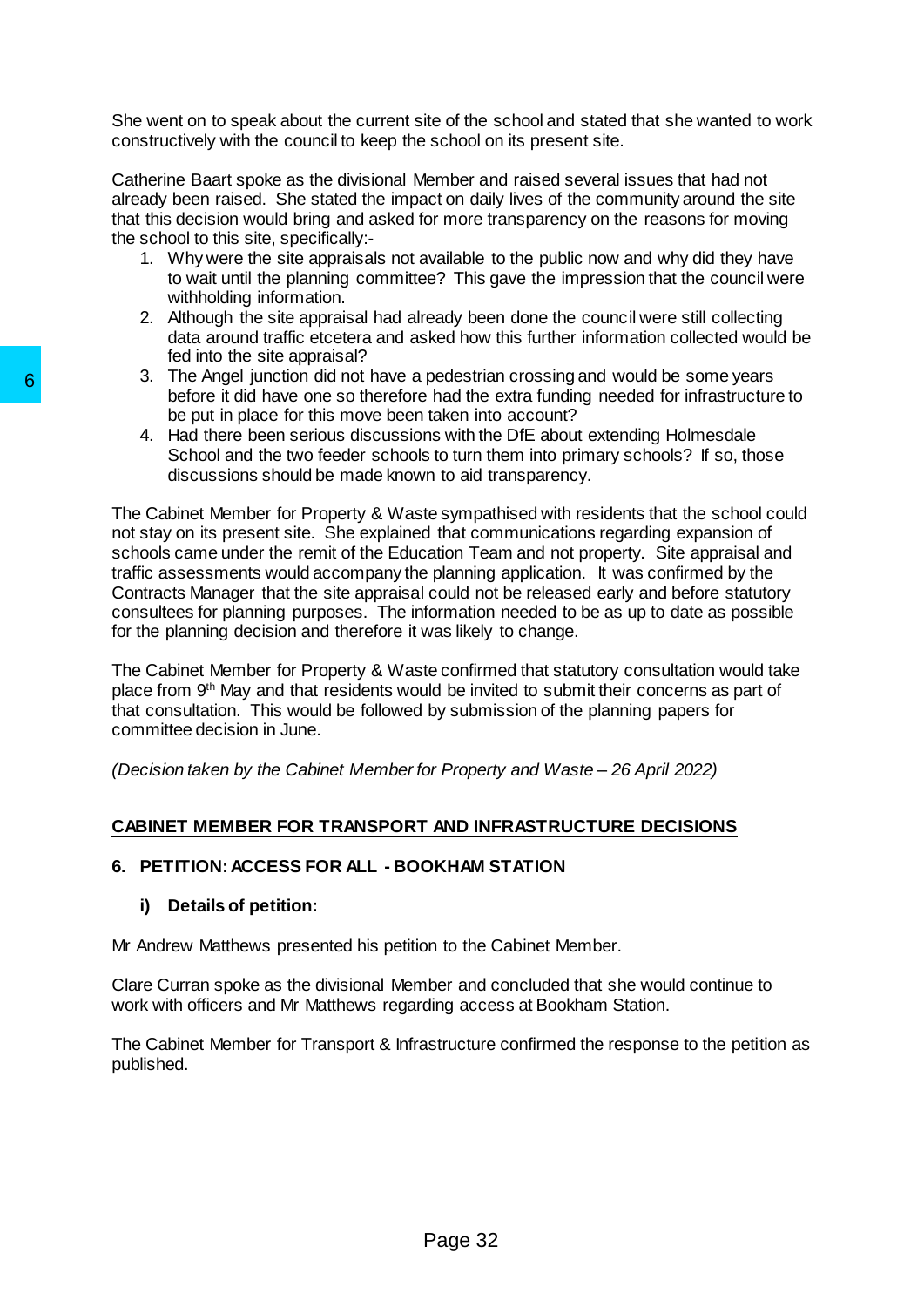# **7. NATIONAL BUS STRATEGY - ENHANCED BUS PARTNERSHIP FOR SURREY**

## **i) Details of decision**

- 1. That the draft Enhanced Partnership Plan and draft Enhanced Partnership Scheme be submitted to the Department for Transport for their review, inclusive of delivery priorities was agreed.
- 2. That once Department for Transport feedback has been received, a report be taken to Cabinet proposing that the Council enter into an Enhanced Partnership with bus operators, inclusive of governance arrangements was agreed.

## **ii) Reason for decision:**

Responding to the challenge set by Government, the Council issued a formal notice of intent to introduce an EP building on our existing and strong partnership working with bus operators. Doing so has secured continued access to Bus Recovery Grant funding that compensates for Covid depressed patronage, whilst enabling the Council to be bid for future Government funding using the BSIP.

The next step is to approve our draft EP Plan and draft EP Scheme, submitting both to the DfT for their review. The draft EP Plan and draft EP Scheme combined aim to grow bus patronage by improving bus services and infrastructure, whilst enhancing bus user experience.

Government's aspirations align closely with the Council's own aims and objectives as set out in Enabling a Greener Future, our Climate Change Delivery Plan and the emerging new Surrey Transport Plan. A core feature of the latter is to prioritise public transport in the hierarchy of modes, whilst delivering a reduction in carbon and other emissions from the transport sector.

## **8. SURREY COUNTY COUNCIL RESPONSE TO SURREY'S 2050 PLACE AMBITION CONSULTATION**

## **i) Details of decision:**

That the consultation response attached at Annex 1 to the submitted report be approved.

## **ii) Reason for decision:**

Surrey's 2050 Place Ambition presents a collective, long-term ambition and priorities for Surrey local authorities to support and manage growth in a way that helps address the challenges associated with climate change, the existing and future infrastructure deficit, whilst enabling Surrey's economy to grow sustainably and improving the overall quality of the environment and well-being of residents. It provides a framework to align spatial plans, programmes, and infrastructure priorities, enable cross-boundary solutions to meet development needs and for partners to work together on delivery to achieve 'good growth'. **6**<br>**Example 11** and strong partnership evolving with bus<br>and a docess to Bus Recovery Grap turbing that bus<br>age, whilst enabling the Council to be bid for future<br>age, whilst enabling the Council to be bid for future<br>Plan

Over the next 15 to 20 years, the scale and pattern of spatial growth across Surrey will be determined through borough and district local plans and will largely take place through regeneration and/or redevelopment in towns, urban extensions and a number of new communities. SCC is a vital partner in managing and influencing how that planned growth is delivered.